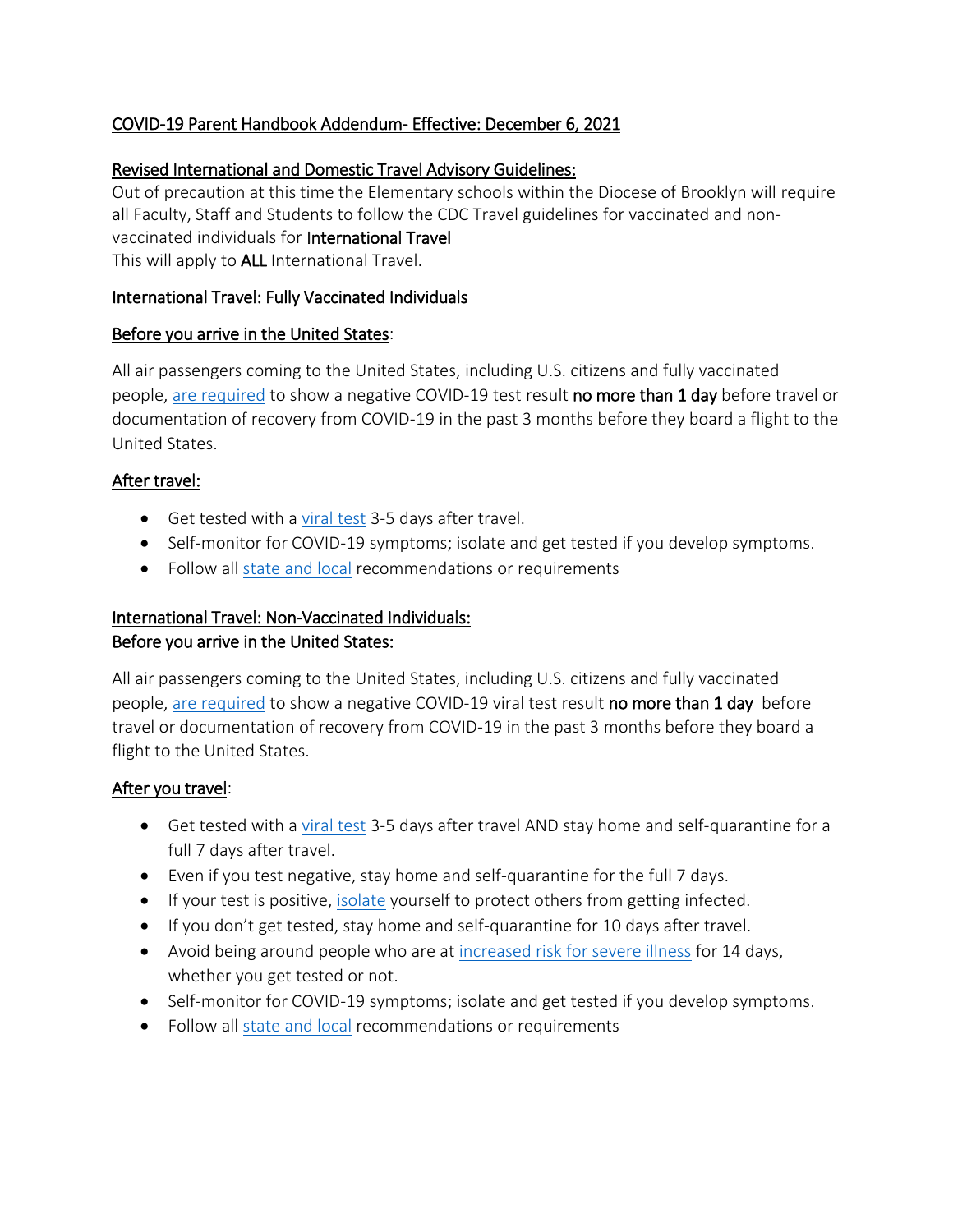## Domestic Travel:

Quarantine is not required following Domestic Travel. All Domestic travelers should adhere to the following recommendations:

- Monitor your child for COVID-19 symptoms; isolate and contact your Healthcare provider if your child develops symptoms.
- Keep your child home if they are sick and experience any COVID-19 symptoms, including fever, chills, new cough, new loss of taste or smell, and new shortness of breath, even if the symptoms are mild.
- Mild symptoms such as a runny nose or backache have been mistaken for other illnesses and have turned out to be COVID-19.
- Call the school to report any illness or positive test results for COVID-19.

Please Note: These guidelines are subject to change as the pandemic continues to evolve and information is shared by city and state agencies.

Schools within the Diocese of Brooklyn reserve the right to implement COVID safety and health guidelines above the required city and state requirements.